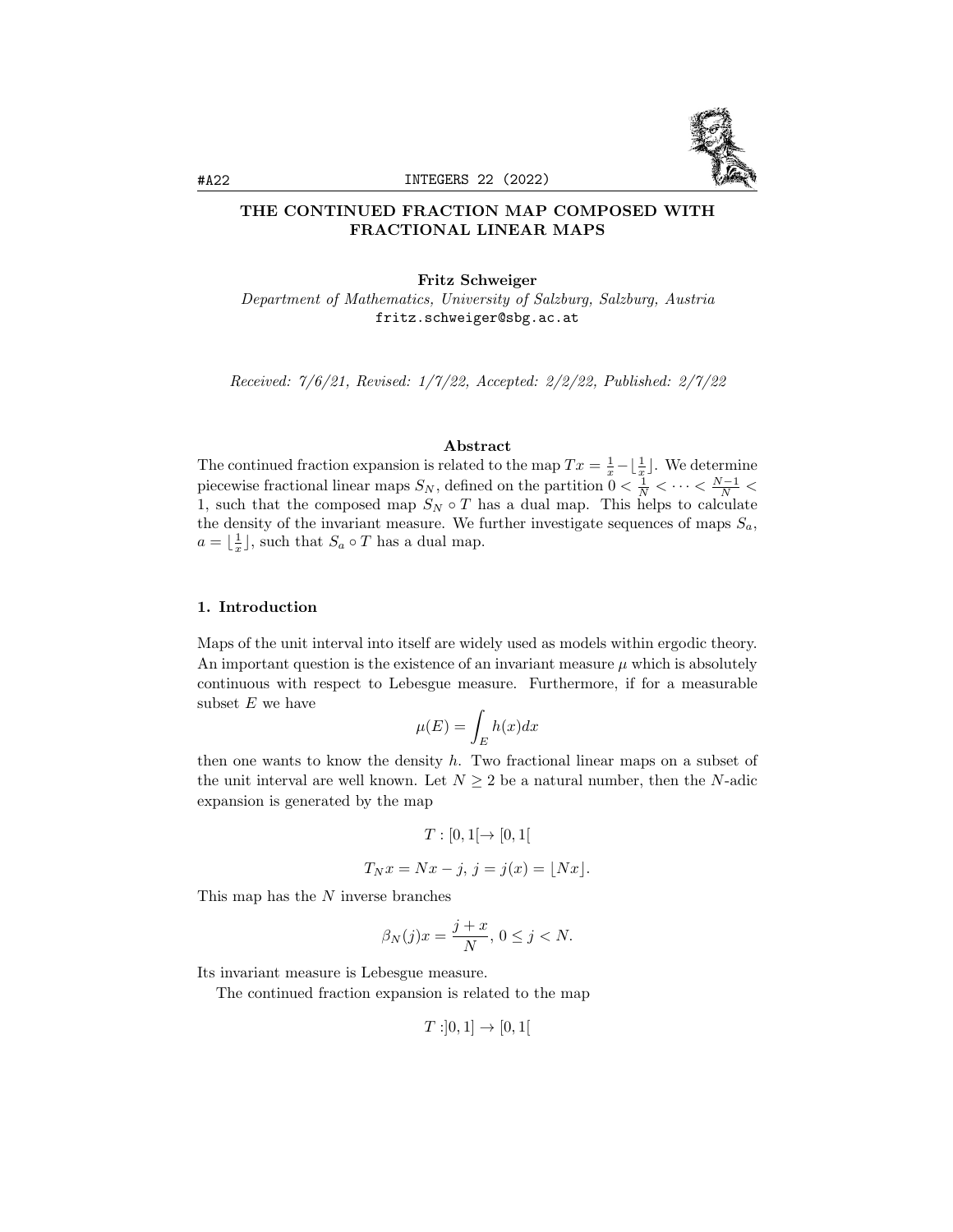$$
Tx = \frac{1}{x} - a, a = a(x) = \lfloor \frac{1}{x} \rfloor, 0 < x \le 1.
$$

One can define  $T0 = 0$  or just that the algorithm stops for  $x = 0$ . This map has infinitely many inverse branches

$$
\beta(a)x = \frac{1}{a+x}, \, a \ge 1.
$$

For continued fractions the invariant meausure has the density  $h(x) = \frac{1}{1+x}$ . The composed map

$$
(T_N \circ T)x = T_N(Tx) = \frac{N}{x} - (aN + j), \ a = \lfloor \frac{1}{x} \rfloor, \ j = \lfloor \frac{N}{x} - aN \rfloor
$$

has the inverse branches defined by the matrices

$$
\beta_N(a,j) = \begin{pmatrix} a & 1 \\ 1 & 0 \end{pmatrix} \begin{pmatrix} N & 0 \\ j & 1 \end{pmatrix} = \begin{pmatrix} aN+j & 1 \\ N & 0 \end{pmatrix}.
$$

The associated maps are given as

$$
\beta_N(a,j)x = \frac{N}{aN+j+x}.
$$

Note that we use the same notation for a matrix  $\alpha = \begin{pmatrix} a & b \\ c & d \end{pmatrix}$  and its associated fractional linear map  $\alpha(x) = \frac{c+dx}{a+bx}$ .

The density of its absolutely continuous measure can be calculated by the use of the *dual algorithm* which can be described as follows (see  $[5, 4, 3]$ ). Let T be a piecewise fractional map with inverse branches  $\beta(k)x = \frac{c_k+d_kx}{a_k+b_kx}$  then the dual map has the inverse branches  $\beta(k)^{\#}y = \frac{b_k+d_ky}{a_k+c_ky}$ . However, in many cases it is not easy to find an interval  $I^{\#}$  with a suitable partition such that  $T^{\#}$  is a piecewise fractional linear map from  $I^{\#}$  into itself. If a map  $M(x) = \frac{B+Dx}{A+Bx}$  exists such that  $M(Tx) = T^{\#}(Mx)$  then  $T^{\#}$  is defined on  $I^{\#} = M[0,1]$ . Then we speak of a natural dual. If  $T^{\#}$  exists on an interval  $I^{\#}$  but no connecting map M can be found we call the situation an exceptional dual. In both cases

$$
h(x) = \int_{I^\#} \frac{dy}{(1+xy)^2}
$$

is the density of an absolutely continuous invariant measure.

We apply this idea to the map  $T_N \circ T$ . The matrix

$$
M = \left(\begin{array}{cc} N & 0 \\ 0 & 1 \end{array}\right)
$$

satisfies the equations

$$
M\beta_N(a,j) = \beta_N(a,j)^{\#} M.
$$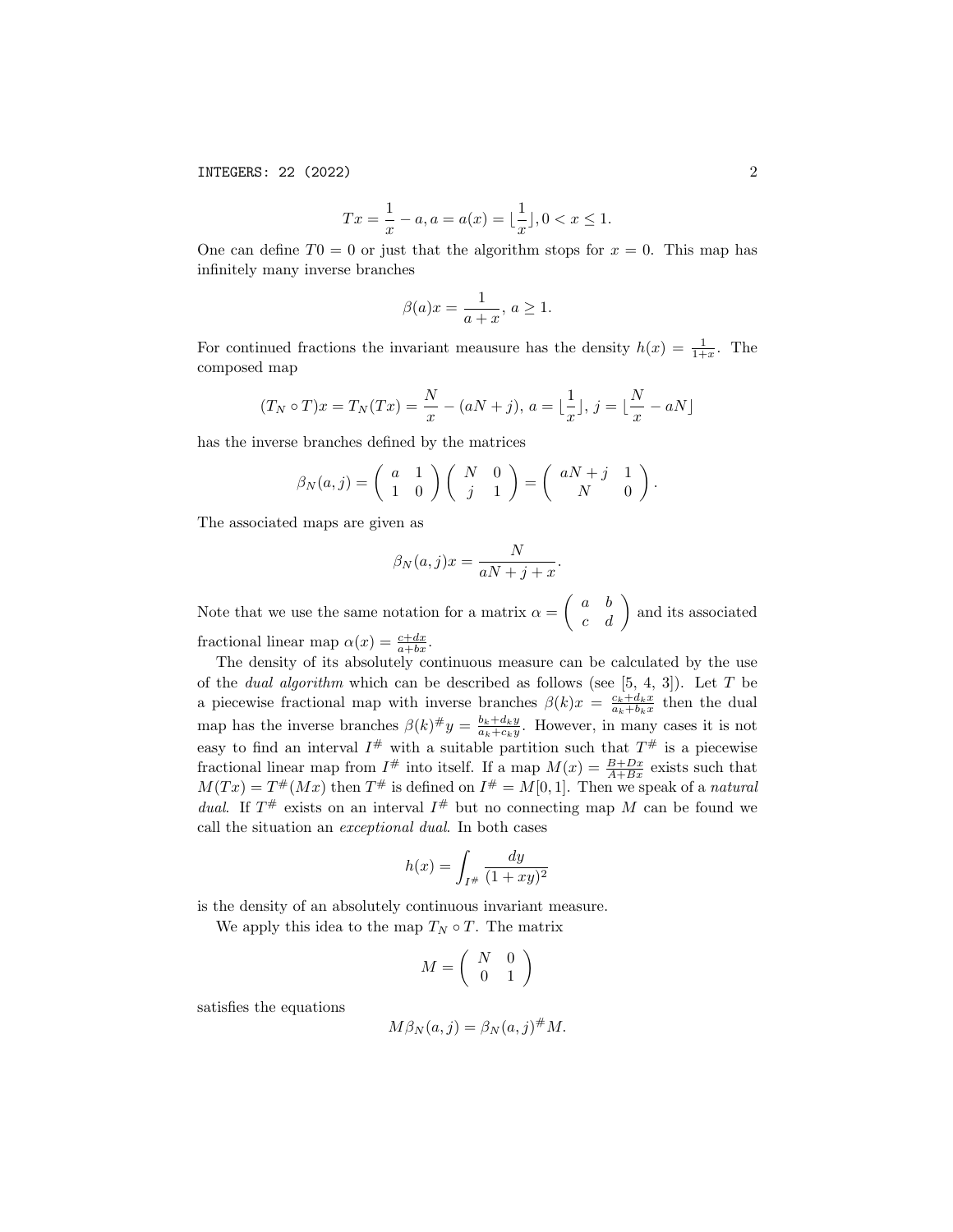Furthermore  $\alpha^{\#} = \begin{pmatrix} a & c \\ b & d \end{pmatrix}$  denotes the transposed matrix. Therefore  $M(x) = \frac{x}{N}$ defines a *natural dual* on  $[0, \frac{1}{N}]$  with the map

$$
(T_N \circ T)^{\#} = M(T_N \circ T)M^{-1}.
$$

Then the required density is given by

$$
h(x) = \int_0^{\frac{1}{N}} \frac{dy}{(1+xy)^2} = \frac{1}{N+x}.
$$

The algorithm  $(T_N \circ T)x = \frac{N}{x} - \lfloor \frac{N}{x} \rfloor$  has been considered in [2]. Dajani et al. ([1]) also considered the map

$$
Sx = (T_a \circ T)x = \frac{a}{x} - (a^2 + j), a = \lfloor \frac{1}{x} \rfloor, j = \lfloor \frac{a}{x} - a^2 \rfloor.
$$

However, the density of the absolutely continuous invariant measure could not be determined.

In this paper we consider two problems related to continued fractions with variable numerators: (i) we determine piecewise fractional linear maps  $S_N$ , defined on the partition  $0 < \frac{1}{N} < \cdots < \frac{N-1}{N} < 1$  such that the composed map  $S_N \circ T$  has a dual which allows to construct the invariant density; (ii) we determine sequences of maps  $S_a$ ,  $a = \lfloor \frac{1}{x} \rfloor$  such that  $S_a \circ T$  has a natural dual.

This paper extends the investigations started in [3].

# 2. Composed Maps with a Fixed Piecewise Increasing Fractional Linear Map

Let  $S_N$  be a piecewise fractional linear map which is defined on [0,1] with the partition  $0 < \frac{1}{N} < \cdots < \frac{N-1}{N} < 1$ . We assume that the map  $S_N$  is increasing on each partition interval. Then the  $N$  inverse branches can be described by the matrices

$$
\begin{pmatrix} kN & N\lambda_k - N \\ k^2 - k & k\lambda_k \end{pmatrix}, k + \lambda_k > 1, 1 \le k \le N,
$$

where  $\lambda_1, \ldots, \lambda_N$  are given parameters. To avoid attractive fixed points  $\xi = 0$  and  $\xi = 1$  we further require  $0 < \lambda_1 \leq N$  and  $2 \leq N + \lambda_N$ . Keep in mind that  $S_N$ depends on the choice of the parameters  $\lambda_1, \ldots, \lambda_N$ .

**Theorem 1.** The map  $S_N \circ T$  has a natural dual if and only if the parameters are related by the equations

$$
\lambda_k = k\lambda_1 - k + 1, \ 1 \le k \le N.
$$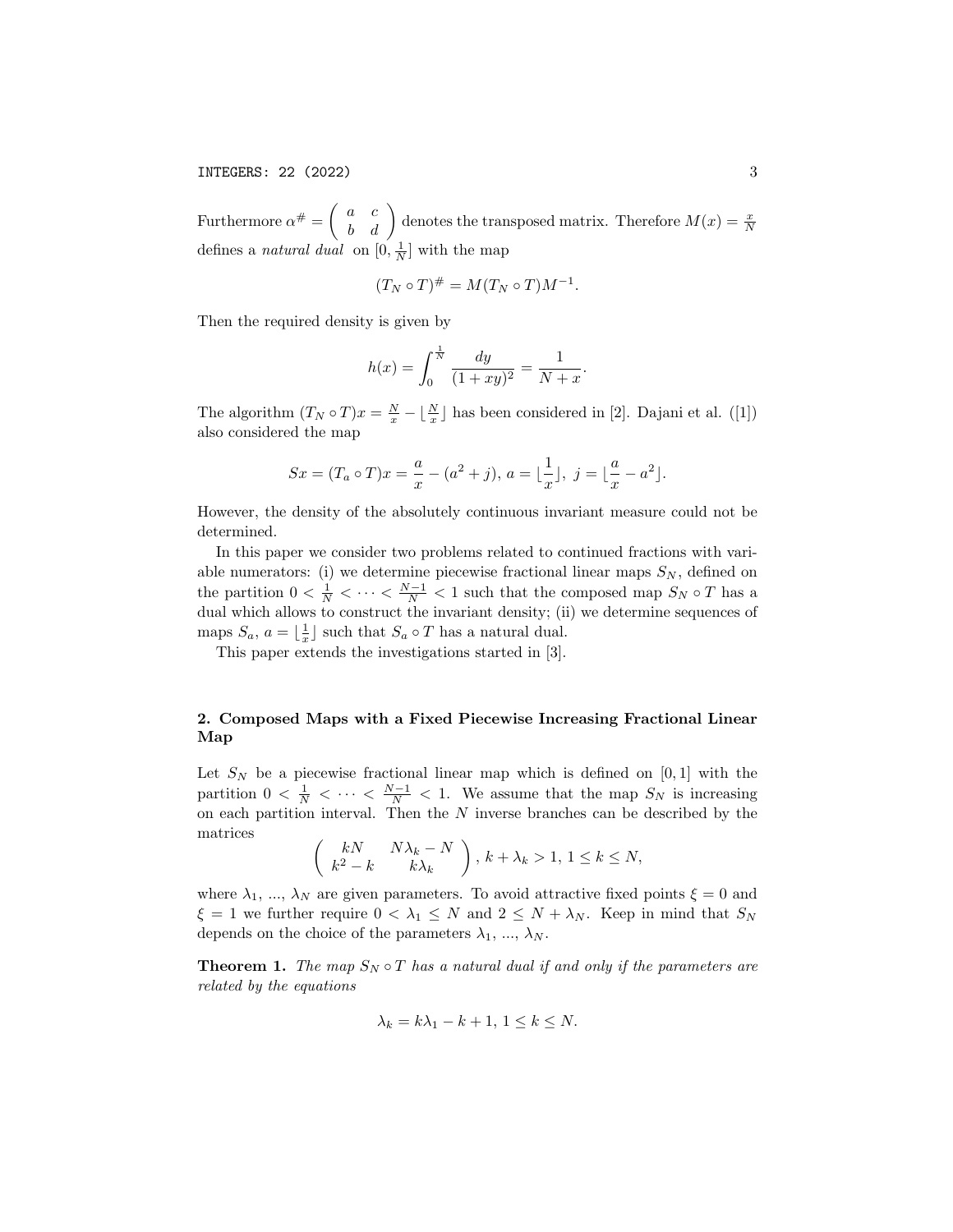*Proof.* We calculate the inverse branches of the map  $S_N \circ T$  as

$$
V(a,k) = \begin{pmatrix} a & 1 \\ 1 & 0 \end{pmatrix} \begin{pmatrix} kN & N\lambda_k - N \\ k^2 - k & k\lambda_k \end{pmatrix}
$$

$$
= \begin{pmatrix} akN + k^2 - k & aN\lambda_k - aN + k\lambda_k \\ kN & N\lambda_k - N \end{pmatrix}.
$$

We now find a matrix  $M = \begin{pmatrix} A & B \\ B & D \end{pmatrix}$  such that  $MV(a, k) = V(a, k) \# M$ . Then the equation

$$
\begin{pmatrix}\nA & B \\
B & D\n\end{pmatrix}\n\begin{pmatrix}\nakN + k^2 - k & aN\lambda_k - aN + k\lambda_k \\
kN & N\lambda_k - N\n\end{pmatrix}
$$
\n
$$
= \begin{pmatrix}\nakN + k^2 - k & kN \\
aN\lambda_k - aN + k\lambda_k & N\lambda_k - N\n\end{pmatrix}\n\begin{pmatrix}\nA & B \\
B & D\n\end{pmatrix}
$$

leads to

$$
A(aN\lambda_k - aN + k\lambda_k) + B(N\lambda_k - N) = B(akN + k^2 - k) + DkN.
$$

Since this equation should be valid for all  $a \geq 1$  we first obtain  $A(\lambda_k - 1) = Bk$ . Then setting  $k = 1$  yields  $B = A(\lambda_1 - 1)$  from which we see  $\lambda_k - 1 = k(\lambda_1 - 1)$ . Hence  $\lambda_k = k\lambda_1 - k + 1$ . One then verifies  $m(\lambda_k - 1) = (\lambda_m - 1)k$  for any  $m = 1, 2, ..., N$ . Hence, we can define  $A = 1$  and  $B = \lambda_1 - 1$ .

There is a second equation which must be fulfilled, namely

$$
Ak\lambda_k + B(N\lambda_k - N) = B(k^2 - k) + DkN.
$$

We insert  $\lambda_k = k\lambda_1 - k + 1$  and divide by k. Then

$$
A(k\lambda_1 - k + 1) + B(N\lambda_1 - N - k + 1) = DN.
$$

This should be true for all  $k = 1, ..., N$ . Hence  $A(\lambda_1 - 1) = B$  which is correct. There remains

$$
DN = A + BN(\lambda_1 - 1) + B = N(\lambda_1 - 1)^2 + \lambda_1.
$$

If we set  $A = 1$  and  $B = \lambda_1 - 1$  we obtain

$$
D = \frac{\lambda_1}{N} + (\lambda_1 - 1)^2.
$$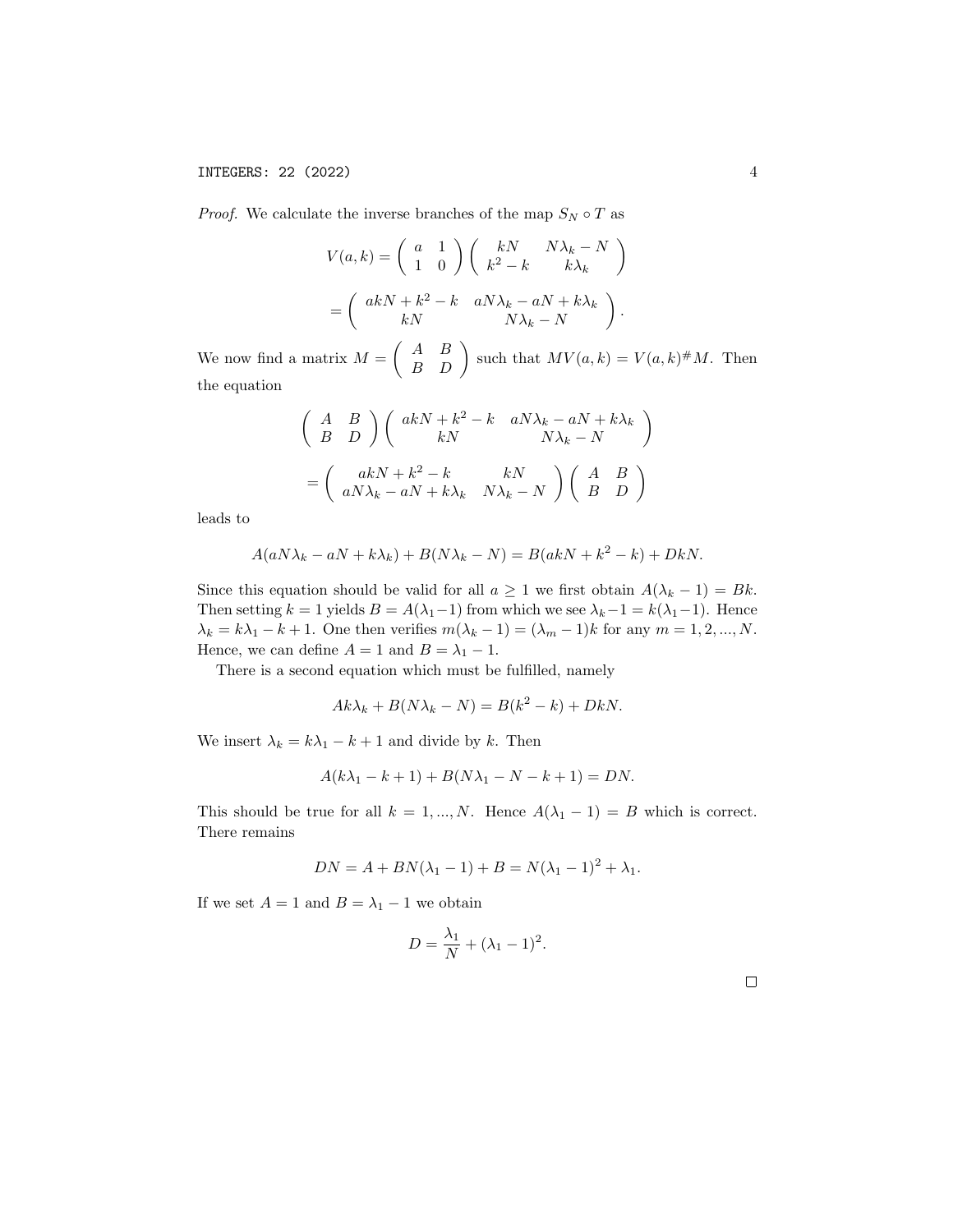**Remark 1.** (1) The map  $S_N$  has a natural dual. The equations

$$
\begin{pmatrix}\nA' & B' \\
B' & D'\n\end{pmatrix}\n\begin{pmatrix}\nkN & N\lambda_k - N \\
k^2 - k & k\lambda_k\n\end{pmatrix} =\n\begin{pmatrix}\nkN & k^2 - k \\
N\lambda_k - N & k\lambda_k\n\end{pmatrix}\n\begin{pmatrix}\nA' & B' \\
B' & D'\n\end{pmatrix}
$$

have the solutions

.

$$
A' = N - \lambda_1, B' = N\lambda_1 - N, D' = N(\lambda_1 - 1)^2.
$$

Clearly, the relation  $\lambda_k = k\lambda_1 - k + 1$  is essential.

(2) Our first theorem repeats the exercise stated at the beginning of Section 2 of [3]. If one observes the change in notation we have the connection

$$
\lambda_k = \frac{N + \varepsilon k - \varepsilon}{N - \varepsilon}.
$$

**Remark 2.** It is easy to see that the map  $T \circ S_N$  has no natural dual. However, since the map  $T \circ S_N$  is isomorphic to the map  $S_N \circ T$  its invariant measure can be calculated. If h is the density of the invariant measure of  $S_N \circ T$  and g is the density of the invariant measure of  $T \circ S_N$  then

$$
g(x) = \sum_{b=1}^{\infty} h(\frac{1}{b+x}) \frac{1}{(b+x)^2}.
$$

**Example 1.** Take  $N = 2$  and  $\lambda_1 = \lambda_2 = 1$ . Then we obtain  $h(x) = \frac{1}{2+x}$  and  $g(x) = \sum_{b=1}^{\infty} \left( \frac{1}{b+x} - \frac{2}{2b+1+2x} \right).$ 

We will show that exceptional duals for  $S_N \circ T$  can also be found.

**Theorem 2.** Define  $\eta = \frac{\lambda_N - 1}{N}$ . If the sequence  $\lambda_1, ..., \lambda_N$  satisfies the conditions

$$
V(1,1)^{\#}\eta = \frac{\lambda_N + N - 1}{N}
$$

$$
V(1,k)^{\#}\eta = \frac{\lambda_{k-1} - 1}{k-1}, \ 2 \le k \le N
$$

then the map  $S_N \circ T$  has an exceptional dual.

*Proof.* Note that the partition for  $S_N \circ T$  is arranged as follows. The interval  $B = [0,1]$  first is divided into the intervals  $B(a) = ]\frac{1}{a+1}, \frac{1}{a}$ ,  $a \ge 1$ , and then the interval  $B(a)$  is divided into N intervals. The exceptional dual on the interval  $B^{\#} = [\eta, \theta]$  starts with a partition into N intervals  $B^{\#}(k)$ ,  $1 \leq k \leq N$ , which will be further divided into the intervals  $B^{\#}(a, k), a \geq 1$ . Using the transposed matrices of  $V(a, k)$  we find

$$
V(a,k)^{\#}y = \frac{aN(\lambda_k - 1) + k\lambda_k + N(\lambda_k - 1)y}{akN + k^2 - k + kNy}.
$$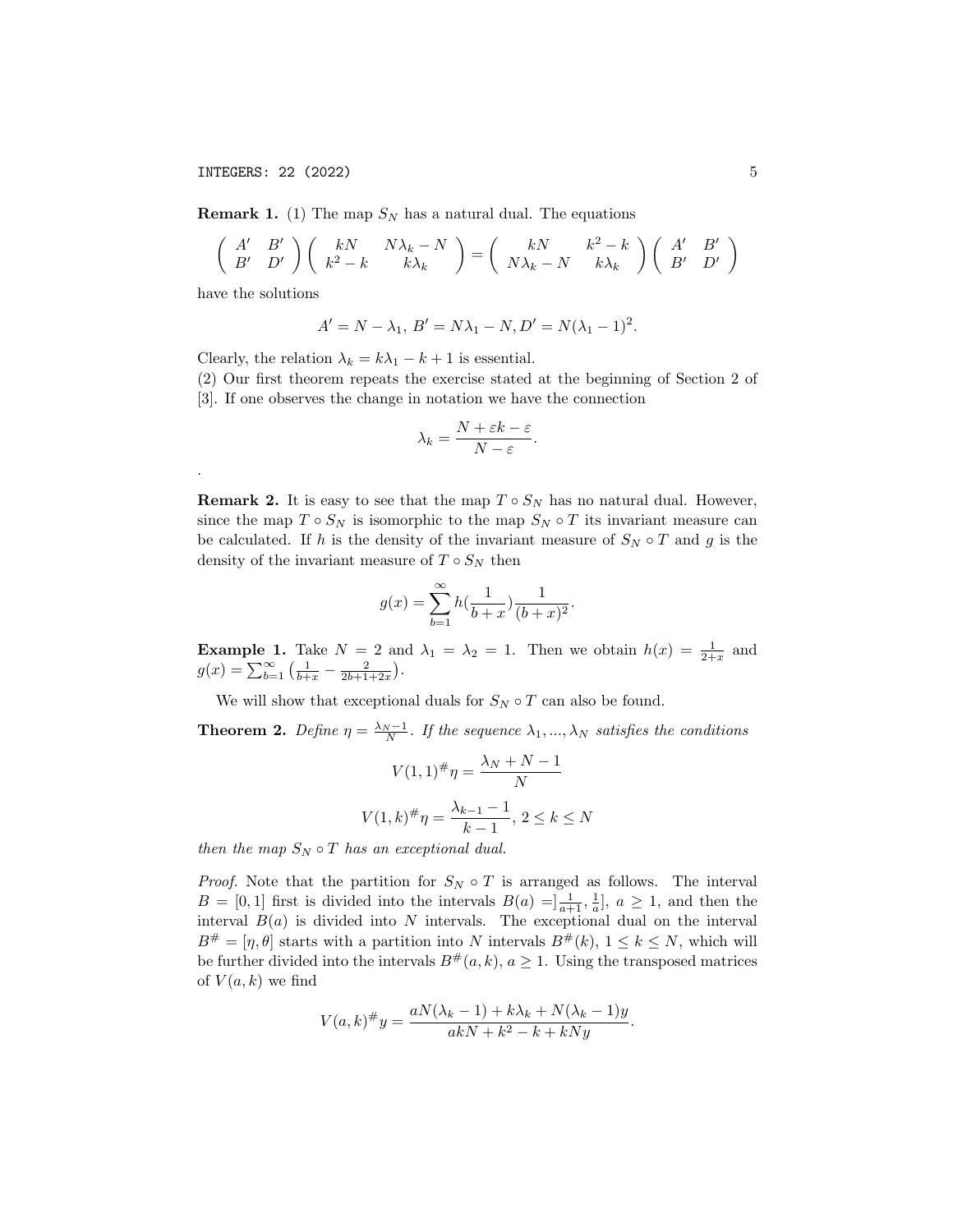Then

$$
\lim_{a \to \infty} V(a, k)^{\#} y = \frac{\lambda_k - 1}{k}.
$$

Therefore we find  $B^{\#}(1) = ]\lambda_1 - 1, \theta]$ ,  $B^{\#}(2) = ]\frac{\lambda_2 - 1}{2}, \lambda_1 - 1]$ , ...,  $B^{\#}(N) = ]\frac{\lambda_N - 1}{N}, \frac{\lambda_{N-1} - 1}{N-1}]$ . This implies

$$
\eta = \frac{\lambda_N - 1}{N}.
$$

The equations

$$
V(a,k)^{\#}\theta = V(a+1,k)^{\#}\eta
$$

show that  $\theta = 1 + \eta$ . The conditions

$$
V(1,1)^{\#}\eta = \frac{\lambda_N + N - 1}{N}
$$

$$
V(1,k)^{\#}\eta = \frac{\lambda_{k-1} - 1}{k-1}, \ 2 \le k \le N
$$

are just the necessary conditions of the theorem.

**Example 2.** (a) Let  $N = 2$ . We find

$$
\lim_{a \to \infty} V(a, 1)^\# y = \lambda_1 - 1
$$

and

$$
\lim_{a \to \infty} V(a, 2)^{\#} y = \frac{\lambda_2 - 1}{2} = \eta.
$$

Calculations show that the further conditions reduce to the equation

$$
2\lambda_1\lambda_2 + 4\lambda_1 = \lambda_2^2 + 4\lambda_2 + 3.
$$

If we take  $\lambda_1 = 1$  then  $\lambda_2 = -1 + \sqrt{2}$ . The invariant measure for  $S_2 \circ T$  has the density √

$$
h(x) = \frac{\sqrt{2}}{2 + \sqrt{2}x} - \frac{-2 + \sqrt{2}}{2 + (-2 + \sqrt{2})x}.
$$

For the map  $S_2$  it is

$$
g(x) = \frac{1}{1 + (-2 + \sqrt{2})x}.
$$

(b) If  $\lambda_N=1$  then  $S_N\circ T$  and  $S_N$  have the same invariant measure with density

$$
h(x) = g(x) = \frac{1}{1+x}.
$$

The condition  $\lambda_N = 1$  implies  $\eta = 0$  and  $\theta = 1$ . Therefore  $h(x) = \frac{1}{1+x}$ . The matrix  $M' = \begin{pmatrix} 1 & 1 \\ 1 & 1 \end{pmatrix}$ 1 −1 satisfies the condition  $M'(S_N x) = S_N^{\#}(M'x)$  if  $\lambda_k = \frac{kN + N - k^2 + k}{N + k}$  $\frac{1}{N+k}$ .

 $\Box$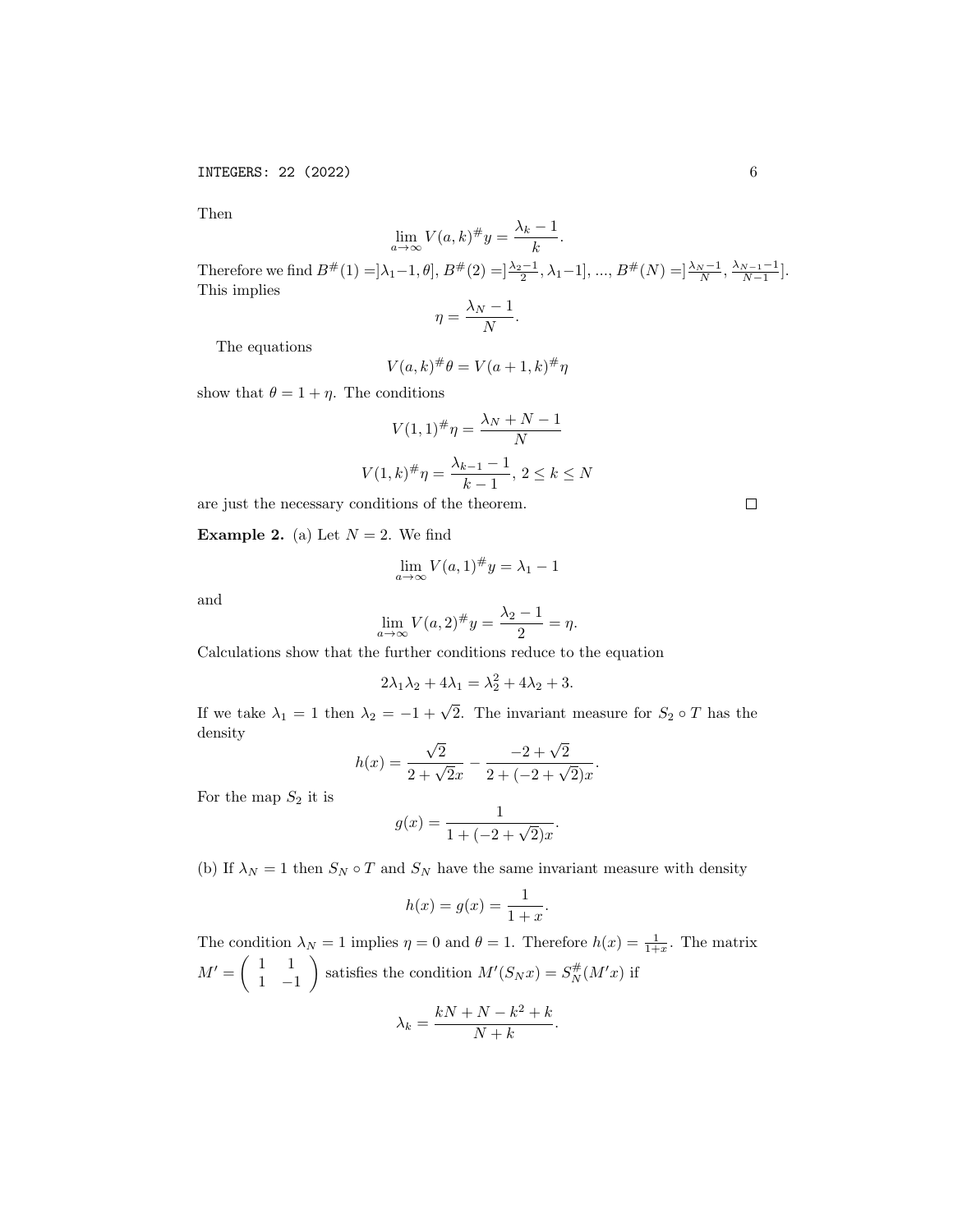This condition conforms with

$$
V(1,k)^{\#}(0) = \frac{\lambda_{k-1} - 1}{k-1}, \ 2 \le k \le N.
$$

## 3. Composed Maps with a Fixed Piecewise Decreasing Fractional Linear Map

Again, let  $S_N$  be a piecewise fractional linear map which is defined on the partition  $0 < \frac{1}{N} < \cdots < \frac{N-1}{N} < 1$ . But now we assume that the map  $S_N$  is decreasing on each interval of the partition. The N matrices related to the inverse branches are given as

$$
\begin{pmatrix} N - N\lambda_k - kN & -N + N\lambda_k \\ -k\lambda_k - k^2 + k & k\lambda_k \end{pmatrix}, 1 < k + \lambda_k, 1 \le k \le N.
$$

Then

$$
V(a,k) = \begin{pmatrix} a & 1 \\ 1 & 0 \end{pmatrix} \begin{pmatrix} N - N\lambda_k - kN & -N + N\lambda_k \\ -k\lambda_k - k^2 + k & k\lambda_k \end{pmatrix}
$$

$$
= \begin{pmatrix} aN(1 - \lambda_k - k) - k\lambda_k - k^2 + k & aN(\lambda_k - 1) + k\lambda_k \\ N(1 - \lambda_k - k) & N(\lambda_k - 1) \end{pmatrix}.
$$

**Theorem 3.** The map  $S_N \circ T$  has a natural dual if and only if the parameters are related by the equations

$$
\lambda_k = k\lambda_1 - k + 1, \ 1 \le k \le N.
$$

Proof. The same method as in the proof of Theorem 1 leads to the equations

$$
A(-1 + \lambda_k) = (1 - \lambda_k - k)B.
$$
  

$$
Ak\lambda_k + B(-N + N\lambda_k) = B(-k\lambda_k - k^2 + k) + D(N - \lambda_k - kN).
$$

Starting with  $A = \lambda_1$  and  $B = 1 - \lambda_1$  we find  $\lambda_k = k\lambda_1 - k + 1$ . If we substitue this in the second set of equations we eventually find

$$
D = \frac{(1 - \lambda_1)^2}{\lambda_1} - \frac{1}{N}.
$$

**Remark 3.** Again, the map  $S_N$  has a natural dual. In a similar way we find for  $\lambda \neq 1$ 

$$
A' = \frac{N\lambda_1^2 + \lambda_1}{-N\lambda_1 + N}, B' = \lambda_1, D' = 1 - \lambda_1.
$$

If  $\lambda_1 = 1$  then  $B' = D' = 0$  and one can take  $A' = 1$ . Since  $\lambda_k = 1$  for all k the map is piecewise linear and Lebesgue measure is invariant.

 $\hfill \square$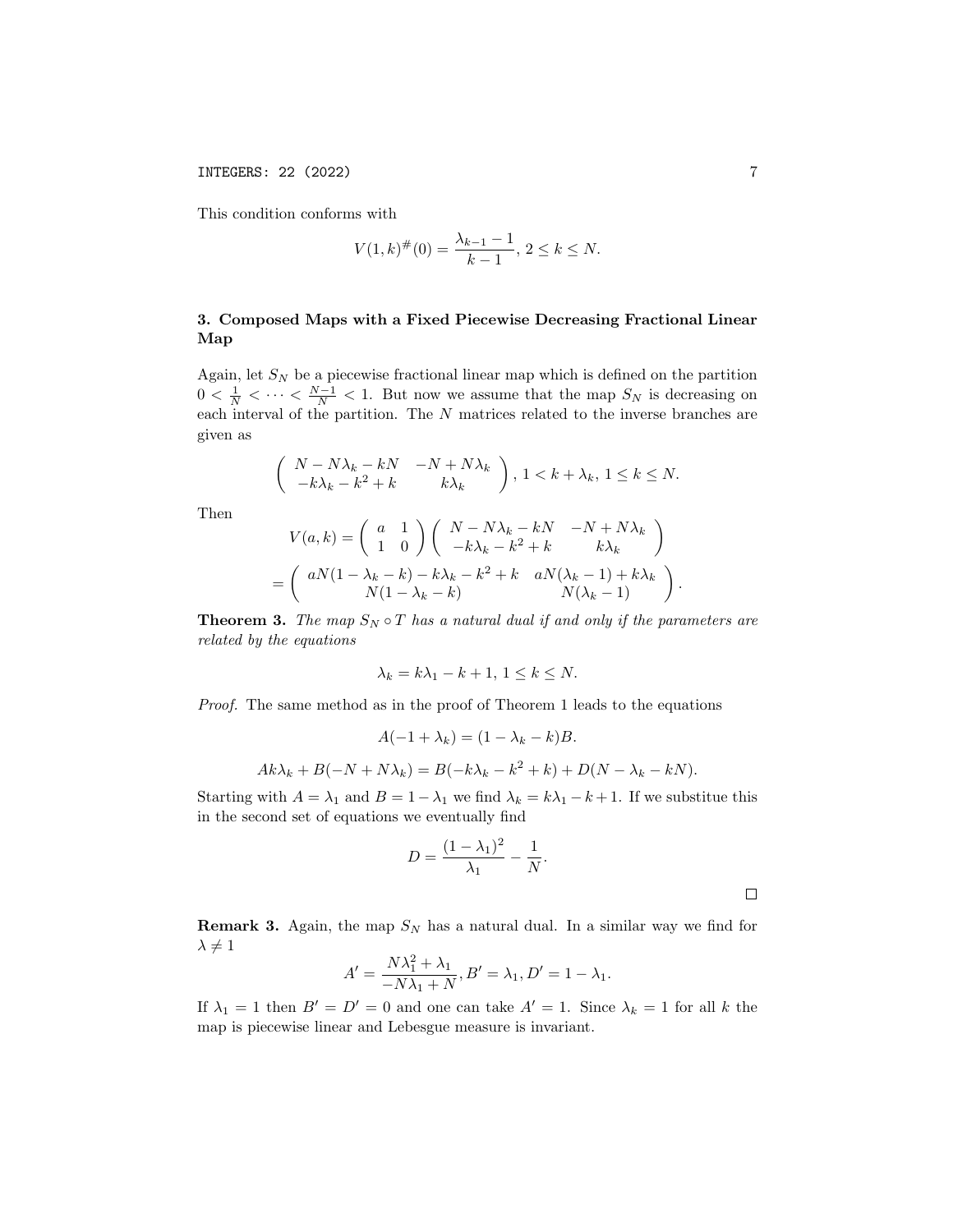In this case we also find exceptional duals.

**Theorem 4.** Let  $\eta = \frac{2-2\lambda_N - N}{\lambda_N + N - 1}$ . If the parameters  $\lambda_1$ ,  $\lambda_2$ , ...,  $\lambda_N$  satisfy the conditions

$$
V(1,1)^{\#}\eta = \eta
$$
  

$$
V(1,k)^{\#}\eta = \frac{1 - \lambda_{k-1}}{\lambda_{k-1} + k - 2}, \ 2 \le k \le N,
$$

then the map  $S_N \circ T$  has an exceptional dual.

*Proof.* The partition of  $B^{\#} = [\eta, \theta]$  is similar as in Theorem 2, but here  $B^{\#}(1, 1)$  is the leftmost interval. Hence  $\eta$  satisfies the relation

$$
V(1,1)^{\#}\eta = \eta.
$$

Furthermore

$$
\lim_{a \to \infty} V(a, k)^{\#} y = \frac{1 - \lambda_k}{\lambda_k - 1 + k}.
$$

We get  $B^{\#}(1) = [\eta, \frac{1-\lambda_1}{\lambda_1}], B^{\#}(2) = [\frac{1-\lambda_1}{\lambda_1}, \frac{1-\lambda_2}{\lambda_2+1}], ..., B^{\#}(N) = [\frac{1-\lambda_{N-1}}{\lambda_{N-1}+N-2}, \frac{1-\lambda_N}{\lambda_N+N-1}],$ and therefore  $\theta = \frac{1-\lambda_N}{\lambda_N+N-1}$ . As before, the equations  $V(a,k)^{\#}\theta = V(a+1,k)^{\#}\eta$ imply  $\eta = 1 - \theta$ . Next, the conditions on the parameters come from

$$
V(1,1)^{\#}\eta = \eta
$$
  

$$
V(1,k)^{\#}\eta = \frac{1 - \lambda_{k-1}}{\lambda_{k-1} + k - 2}, \ 2 \le k \le N.
$$

Example 3. (a) $N = 2$ We find

$$
\lim_{a \to \infty} V(a, 1)^{\#} y = \frac{1 - \lambda_1}{\lambda_1}
$$

and

$$
\lim_{a \to \infty} V(a, 2)^{\#} y = \frac{1 - \lambda_2}{1 + \lambda_2} = \theta.
$$

Calculations show that the further conditions reduce to the equation

$$
\lambda_1 \lambda_2 - 3\lambda_1 + 2\lambda_2 + 2 = 0.
$$

If we take  $\lambda_1 = 2$ , then  $\lambda_2 = 1$ ,  $\theta = 0$ , and  $\eta = -1$ . Then the density of the invariant measure of the map  $S_2 \circ T$  is  $h(x) = \frac{1}{1-x}$ , but  $S_2$  has the density  $g(x) = \frac{1}{1+x} + \frac{2}{3-2x}$ . (b) If  $\lambda_N = \frac{2-N}{2}$  then again  $S_N \circ T$  and  $S_N$  have the same invariant measure with density

$$
h(x) = g(x) = \frac{1}{1+x}.
$$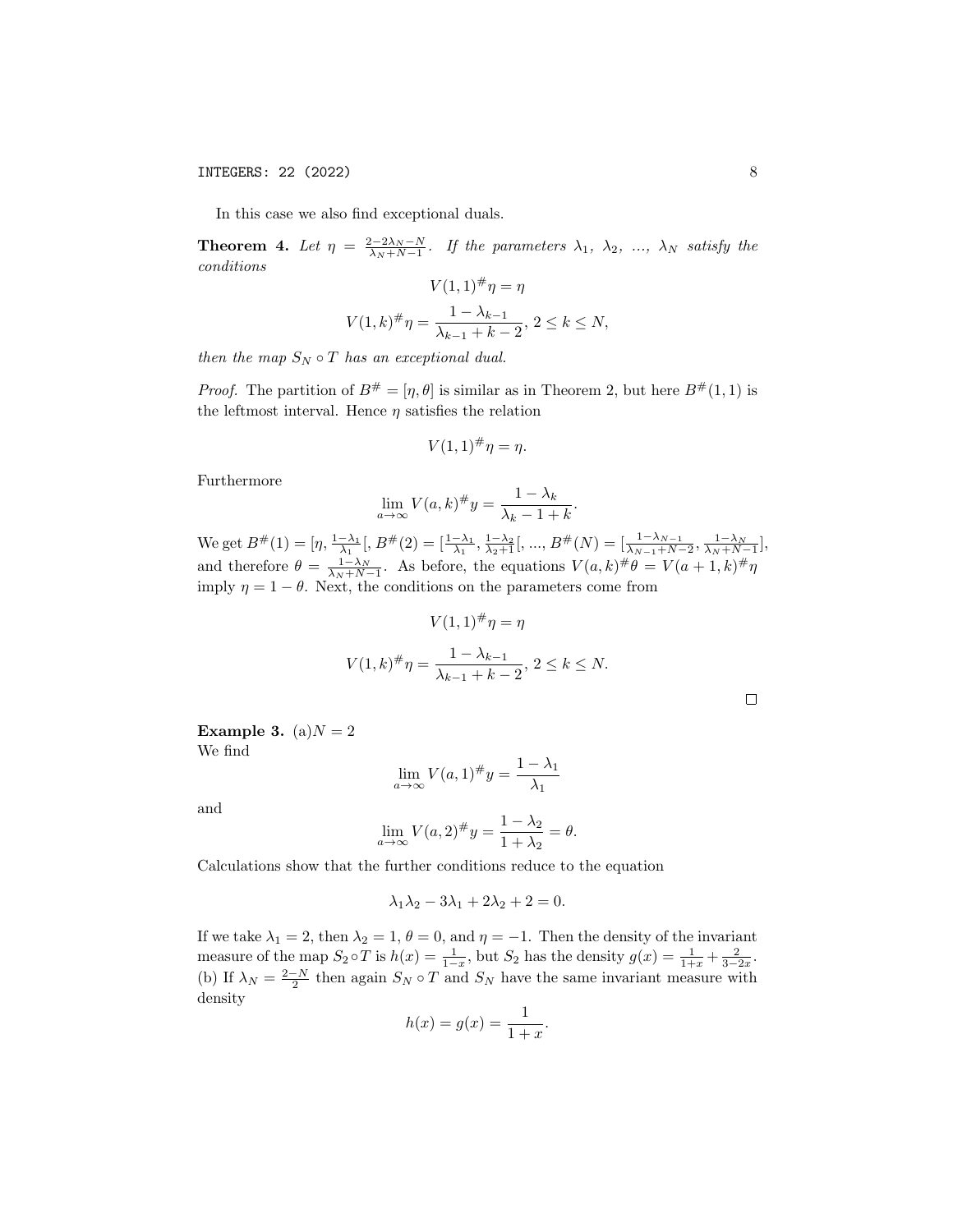The condition  $\lambda_N = \frac{2-N}{2}$  implies  $\eta = 0$  and  $\theta = 1$ . Therefore  $h(x) = \frac{1}{1+x}$ . The matrix  $M' = \begin{pmatrix} 1 & 0 \\ 0 & 1 \end{pmatrix}$  satisfies the condition  $M'(S_N x) = S_N^{\#}(M'x)$  if the matrices of  $S_N$  are symmetric. This amounts to the condition

$$
\lambda_k = \frac{N - k^2 + k}{N + k}
$$

which condition conforms with

$$
V(1,k)^{\#}(0) = \frac{1 - \lambda_{k-1}}{\lambda_{k-1} + k - 2}, \, 2 \le k \le N.
$$

**Remark 4.** If the monotony behavior of  $S_N$  changes, then generally, the map  $S_N \circ T$  does not admit a natural dual. This will be illustrated with  $N = 2$ . (a) If  $S_2$  has the two inverse branches

$$
V(\lambda_1)x = \frac{\lambda_1 x}{2 + (2\lambda_1 - 2)x}, V(\lambda_2)x = \frac{\lambda_2 + 1 - \lambda_2 x}{\lambda_2 + 1 + (1 - \lambda_2)x}
$$

then the inverse branches of  $S_2 \circ T$  are given by the matrices

$$
\left(\begin{array}{cc}\n2a & (2\lambda_1 - 2)a + \lambda_1 \\
2 & 2\lambda_1 - 2\n\end{array}\right),\n\left(\begin{array}{cc}\na(\lambda_2 + 1) + \lambda_2 + 1 & a(-\lambda_2 + 1) - \lambda_2 \\
\lambda_2 + 1 & -\lambda_2 + 1\n\end{array}\right)
$$

for  $1 \leq a$ .

The search for a suitable matrix  $M = \begin{pmatrix} A & B \\ B & D \end{pmatrix}$  leads to the equations

$$
A(2\lambda_1-2)a+A\lambda_1+B(2\lambda_1-2)=2aB+2D
$$

 $A(-\lambda_2 + 1)a - A\lambda_2 + B(-\lambda_2 + 1) = a(\lambda_2 + 1)B + (\lambda_2 + 1)B + (\lambda_2 + 1)D.$ 

Therefore we obtain

$$
A(\lambda_1 - 1) = B, A(-\lambda_2 + 1) = (\lambda_2 + 1)B.
$$

Hence  $\lambda_2 = \frac{2-\lambda_1}{\lambda_1}$ . We further have the equations

$$
A\lambda_1 + (2\lambda_1 - 2)B = 2D
$$

$$
-A\lambda_2 - 2\lambda_2 B = D(\lambda_2 + 1).
$$

We substitute  $\lambda_2 = \frac{2-\lambda_1}{\lambda_1}$  and obtain

$$
A\lambda_1 + (2\lambda_1 - 2)B = 2D
$$
  

$$
A(\lambda_1 - 2) + (2\lambda_1 - 4)B = 2D.
$$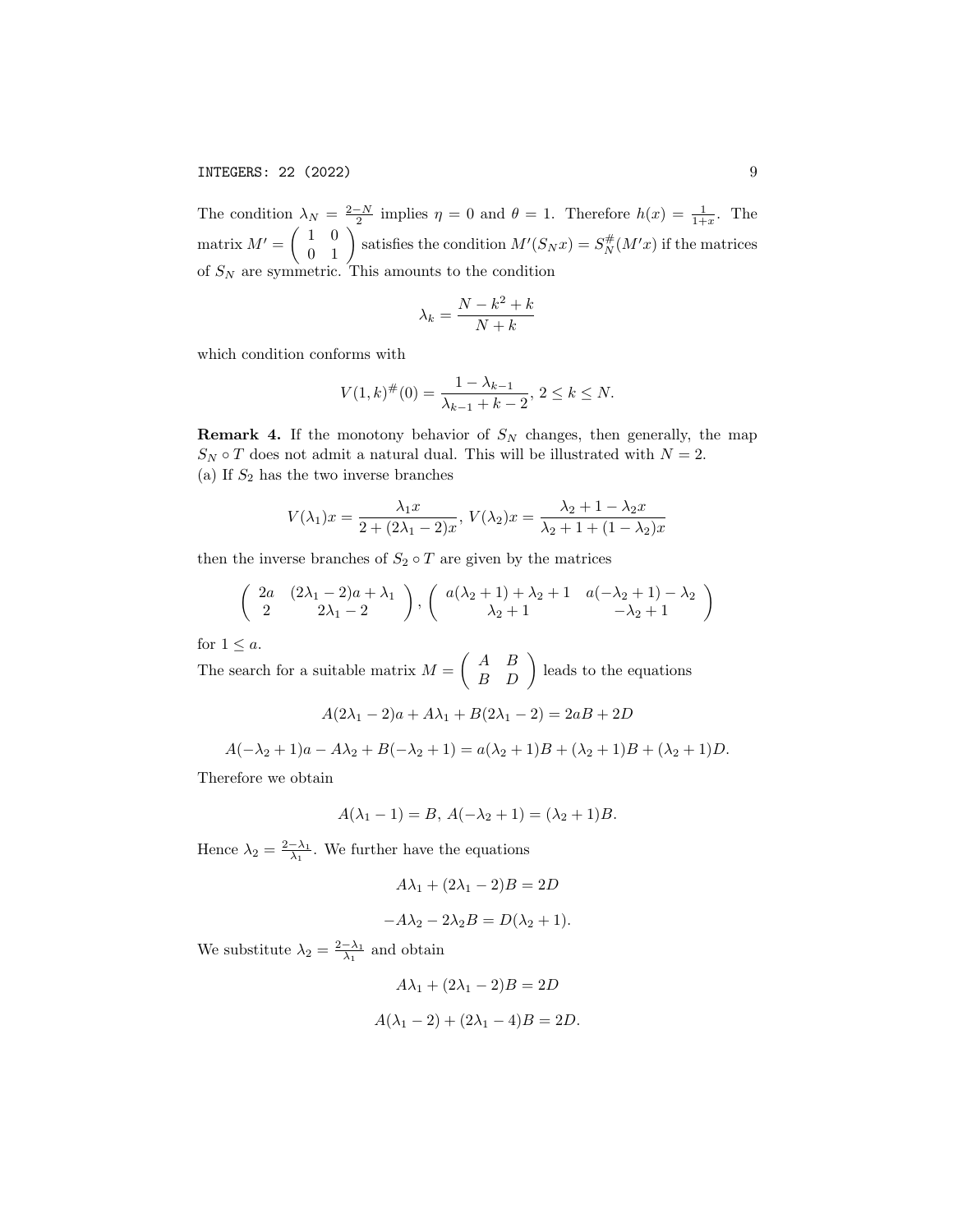Hence  $A + B = 0$  and we may put  $A = 1$  and  $B = -1$ . Using  $A(\lambda_1 - 1) = B$  this leads to  $\lambda_1 = 0$ , a contradiction.

(b) If  $S_2$  has the inverse branches

$$
V(\lambda_1)x = \frac{\lambda_1 - \lambda_1 x}{2\lambda_1 + (-2\lambda_1 + 2)x}, V(\lambda_2)x = \frac{1 + \lambda_2 x}{2 + (-1 + \lambda_2)x}
$$

then we find a contradiction in a similar way.

In some cases an exceptional dual can be constructed. Take the increasing branch with  $\lambda_1 = 1$  and the decreasing branch with  $\lambda_2 = 0$ . Then the inverse branches of  $T \circ S_2$  are given by

$$
V(a,0)x = \frac{2}{2a+x}, V(a,1) = \frac{1+x}{a+1+ax}.
$$

The dual algorithm has the inverse branches

$$
V(a,0)^\# y = \frac{1}{2a+2y}, \, V(a,1)^\# y = \frac{a+y}{a+1+y}.
$$

This defines a suitable algorithm on the interval [0, 1]. Hence  $h(x) = \frac{1}{1+x}$  is the density of the invariant measure for  $T \circ S_2$ .

#### 4. Composed Maps with Variable Fractional Linear Maps

If we replace  $S_N$  by  $S_a$ ,  $a = a(x) = \lfloor \frac{1}{x} \rfloor$  then the next result comes as a surprise.

**Theorem 5.** Let  $M(x) = \frac{B+Dx}{A+Bx}$  be a map such that M has no pole  $\xi$  with  $0 <$  $\xi < 1$ . Then there is a collection of piecewise increasing fractional linear maps  $S_a$ ,  $a = a(x) = \lfloor \frac{1}{x} \rfloor$ , such that  $S_a \circ T$  has a natural dual via the given map M.

*Proof.* Let  $S_a$  be piecewise increasing fractional linear map. The inverse branches of  $S_a \circ T$  are given by the matrix products

$$
\left(\begin{array}{cc} a & 1 \\ 1 & 0 \end{array}\right) \left(\begin{array}{cc} ka & a\lambda_{ak} - a \\ k^2 - k & k\lambda_{ak} \end{array}\right), 1 \le k \le a.
$$

The search for a suitable matrix  $\begin{pmatrix} A & B \\ B & D \end{pmatrix}$  leads to the equations

$$
A(a2\lambdaak - a2 + k\lambdaak) + B(a\lambdaak - a) = B(a2k + k2 - k) + akD.
$$

Then we find

$$
\lambda_{ak} = \frac{Aa^2 + B(a^2k + a + k^2 - k) + akD}{Aa^2 + Ak + aB}.
$$

Unfortunately, the case  $\lambda_{ak} = 1$  does not appear as a possible solution.

 $\Box$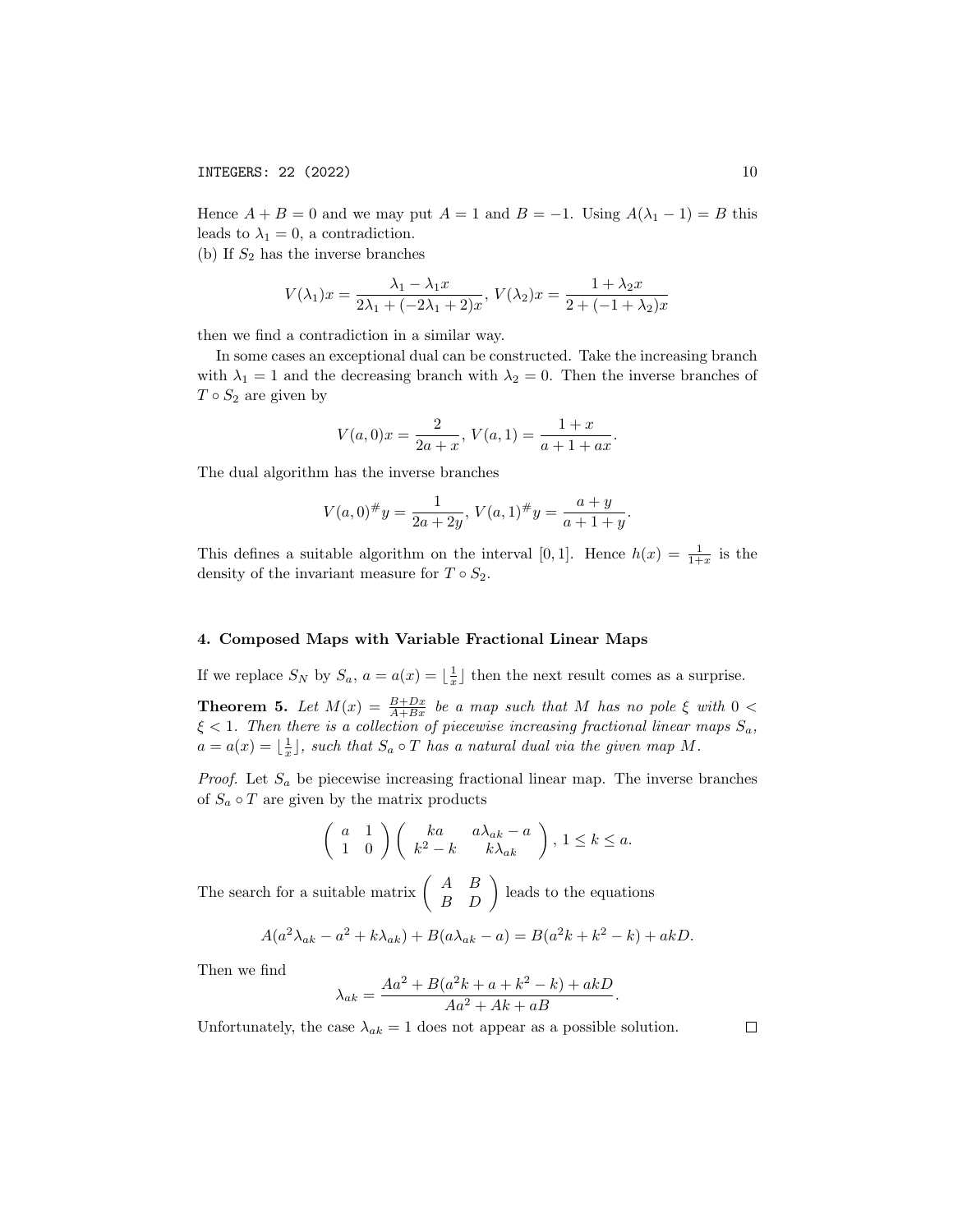**Example 4.** (a) If  $M = \begin{pmatrix} 1 & 0 \\ 0 & 1 \end{pmatrix}$ , then  $h(x) = \frac{1}{1+x}$ . We get  $\lambda_{ak} = \frac{a^2 + ak}{a^2 + b^2}$  $\frac{a^2+kn}{a^2+k}$ .

The increasing map  $S_a$  has a natural dual too. One finds  $M' = \begin{pmatrix} a & 1 \\ 1 & 0 \end{pmatrix}$ . (b) If  $M = \begin{pmatrix} 0 & 1 \\ 1 & 1 \end{pmatrix}$ 1 −1 ), then  $h(x) = \frac{1}{x}$ . Here  $\lambda_{ak} = \frac{a^2k + k^2 - k + a - ak}{a}$  $\frac{a}{a}$ .

The increasing map  $S_a$  has no natural dual if  $a \geq 3$ . If  $M' = \begin{pmatrix} A' & B' \\ B' & D' \end{pmatrix}$  $B'$   $D'$  $\Big)$  then the equations

$$
A'(a3 + ak - a - a2) + B'(a2k + k2 - k + a - ak) = B'a2 + D'(ak - a)
$$

have no solution  $M' \neq 0$ . For  $a = 2$  we find  $M' = \begin{pmatrix} 0 & 1 \\ 1 & 2 \end{pmatrix}$ . This is not surprising because any piecewise fractional linear map with two branches has a natural dual (see [6]).

**Remark 5.** Clearly Theorem 5 is also true if we suppose that every  $S_a$  is piecewise decreasing. A similar calculation shows

$$
\lambda_{ak} = \frac{Aa^2 + B(a^2 + a - a^2k - k^2 + k) + D(a - ak)}{A(a^2 + k) + B(a^2 + a + k) + Da}.
$$

**Example 5.** (a) If  $M = \begin{pmatrix} 1 & 0 \\ 0 & 1 \end{pmatrix}$ , then  $h(x) = \frac{1}{1+x}$ . We get

$$
\lambda_{ak} = \frac{a^2 + a - ak}{a^2 + a + k}.
$$

Again the map  $S_a$  has a natural dual with the matrix  $M' = \begin{pmatrix} a & 1 \\ 1 & 0 \end{pmatrix}$ . (b) If  $M = \begin{pmatrix} 0 & 1 \\ 1 & 1 \end{pmatrix}$ 1 −1 ), then  $h(x) = \frac{1}{x}$ . Here  $\lambda_{ak} = \frac{a^2 - a^2k - k^2 + k + ak}{a^2 + k}$  $\frac{n+1}{a^2+k}$ .

Then the decreasing mapp  $S_a$  has no natural dual if  $a \geq 3$ . For  $a = 2$  we find  $\lambda_{21} = \frac{2}{5}, \lambda_{22} = -\frac{1}{3}, \text{ and } M' = \begin{pmatrix} 5 & 2 \\ 2 & 9 \end{pmatrix}.$